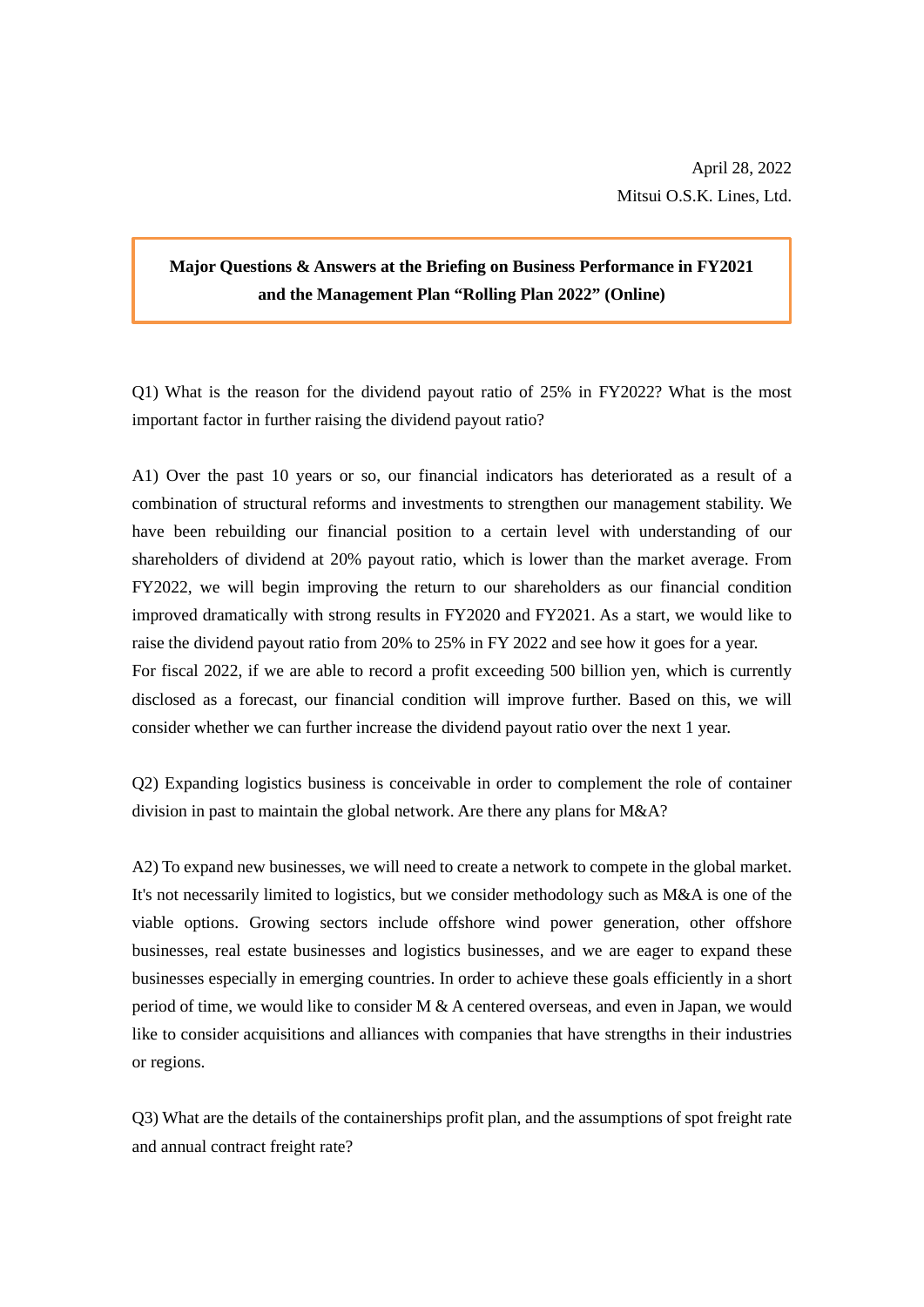A3) We will not provide specific figures for the annual contract rates but are updated by reflecting the increase in spot market from the previous fiscal year to a certain extent. As for the spot freight market, the current level or a similar is expected to continue until around June to July this year, and after that the market is expected to gradually soften. This trend may change depending on the situation, but we have taken into account the change that the freight market would gradually decline in about half a year. We estimate the second half will be weaker than the first half, it comes from the difference in market assumption. As there is considerable uncertainty in the second half of the fiscal year, the liftings especially from the end of the year to the beginning of the next year is forecasted at a relatively weak level.

Q4) What will be the concept of fund allocation if the generation of operating cash flow exceeds the expectation in the next few years?

A4) While making active investments, we also intend to allocate funds to return profits to shareholders. In Rolling Plan 2022, we have set a target of  $9 \sim 10\%$  ROE in FY 2027, and we would like to achieve up-side figure if possible. We will thoroughly consider such factors, and present the mid-term cash allocation in the new management plan which will start from the next fiscal year.

At present, we are actively building a fleet that uses alternative fuels. We have been working on new ships that utilize LNG fuel in a variety of vessel types, including bulk carriers, ferries, and car carriers. The number of existing or contracted LNG-fueled and other alternative fueled vessels is still small, therefore the cost of design and development per vessel is still very high, so we are struggling with expensive vessel prices. However, given our GHG reduction target, we, as a leading company in the industry, want to create a trend of low carbonation and will continue invest bravely. For the time being, we will bear such expenditure, so if excess operating cash flow is generated, it will be very helpful. In addition, we have a dream of creating a zero-emission transportation mode as soon as possible. To achieve this, we need to develop ships that run on ammonia, hydrogen, etc. However, because of the high cost of development, we need to share the cost between shipyards and shipping companies in some way.

Q5) What freight levels are included as an assumption in the profit plan for the product transportation business in fiscal 2023 and 2024? It will be highly appreciated if you could give us an idea referring to CCFI or comparing with the rate before COVID-19 pandemic or just explain in the way that approximately XX % of the current rate.